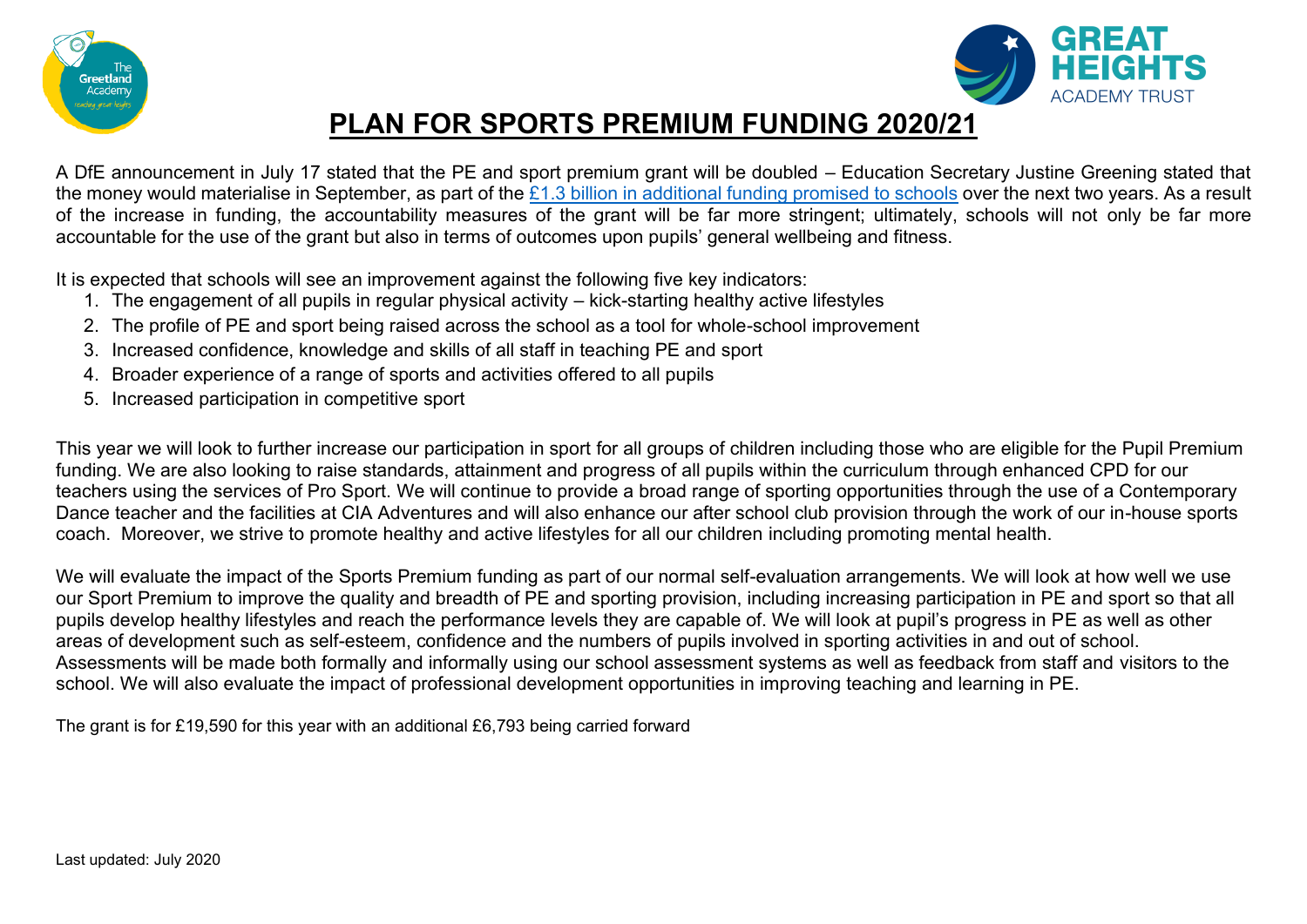| Key indicator 1: The engagement of all pupils in regular physical activity - Chief Medical Officer guidelines recommend that | Percentage of total allocation: |                                                                                                                          |                                                                                                                                                                                                                                                                                                                                                                                                                                                                                                                                                                                                                                                                                                                                                                                                                                             |                                                     |
|------------------------------------------------------------------------------------------------------------------------------|---------------------------------|--------------------------------------------------------------------------------------------------------------------------|---------------------------------------------------------------------------------------------------------------------------------------------------------------------------------------------------------------------------------------------------------------------------------------------------------------------------------------------------------------------------------------------------------------------------------------------------------------------------------------------------------------------------------------------------------------------------------------------------------------------------------------------------------------------------------------------------------------------------------------------------------------------------------------------------------------------------------------------|-----------------------------------------------------|
| primary school pupils undertake at least 30 minutes of physical activity a day in school                                     | 41.8%                           |                                                                                                                          |                                                                                                                                                                                                                                                                                                                                                                                                                                                                                                                                                                                                                                                                                                                                                                                                                                             |                                                     |
| <b>Planned actions</b>                                                                                                       | <b>Funding</b><br>allocated     | <b>Expected impact</b>                                                                                                   | <b>Termly evaluation reporting</b>                                                                                                                                                                                                                                                                                                                                                                                                                                                                                                                                                                                                                                                                                                                                                                                                          | <b>Governors points to note &amp;</b><br>next steps |
| All teachers, both at KS1 and KS2, to<br>provide time to take part in the Daily<br>Mile.                                     |                                 | £0 This is to encourage children to take<br>part in daily exercise and understand<br>the benefits of healthy lifestyles. | Autumn – Email was sent to<br>teachers to start this up again.<br>We will monitor in the Spring<br>Term and ask for evidence on<br>Seesaw.<br>Spring - Due to lockdown this<br>has not got underway in all year<br>groups but will do in the summer<br>term.<br>Summer – Years 4 and 5 trialled<br>the daily mile in their bubbles at<br>play time. Due to the small<br>amount of space and social<br>distancing rules, children's<br>engagement was poor. Classes<br>at KS2 have been given Covid<br>safe equipment as a replacement<br>and staff are encouraging pupils<br>be active with these resources.<br>100% of Year 5 children have<br>completed the Safe Travel<br>Challenge Cup to inspire them to<br>be more active when making<br>their way to school. The winning<br>class received £100 to bring their<br>ideas to fruition. |                                                     |
| Sports coach- lunchtime provision and<br>after school clubs for all year groups.<br>To maintain current offers and extend    | £10,521                         | KS1 targeted opportunities to<br>participate in after school clubs - an                                                  | Autumn - Due to the second<br>lockdown, we have provided out<br>first Zoom after school club which                                                                                                                                                                                                                                                                                                                                                                                                                                                                                                                                                                                                                                                                                                                                          |                                                     |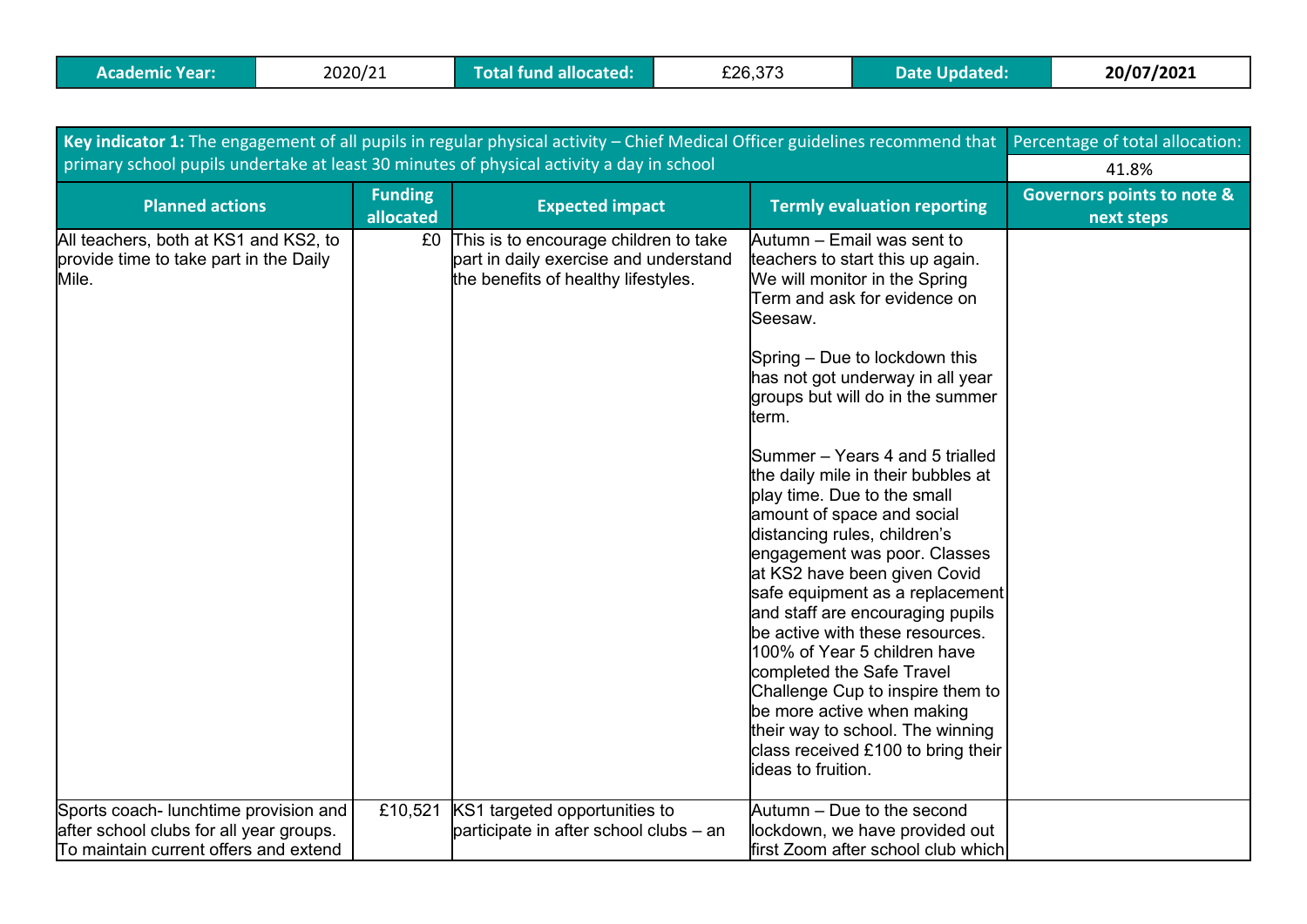| reach with a broader range of offers | increase in % reported term on term                                              | was a success for Y4. More         |  |
|--------------------------------------|----------------------------------------------------------------------------------|------------------------------------|--|
|                                      | from targeted offers.                                                            | children attended than usual.      |  |
|                                      | New sports offered to those children at                                          |                                    |  |
|                                      | <b>KS1.</b>                                                                      | Multi-sports club offered to Year  |  |
|                                      | A wider variety of sports available to all $\mu$ with 12 children attending each |                                    |  |
|                                      | children at KS2 – increase % of                                                  | week. 22% more children wanted     |  |
|                                      | participation and targeted increase                                              | to attend but due to space and     |  |
|                                      | term on term.                                                                    | lockdown restrictions, this wasn't |  |
|                                      | More opportunity to take part in daily                                           | possible.                          |  |
|                                      | physical activity – tracked, reported in                                         |                                    |  |
|                                      | termly evaluation and built on term by                                           | Striking and Fielding club offered |  |
|                                      | term.                                                                            | to Year 5 with 8 children          |  |
|                                      |                                                                                  | attending each week. 12.5% of      |  |
|                                      |                                                                                  | this was made up of SEN            |  |
|                                      |                                                                                  | children.                          |  |
|                                      |                                                                                  |                                    |  |
|                                      |                                                                                  | Zoom Fitness Club (trialled) for   |  |
|                                      |                                                                                  | Year 4. 16 children attend. 12.5%  |  |
|                                      |                                                                                  | of these children are on the SEN   |  |
|                                      |                                                                                  | Register.                          |  |
|                                      |                                                                                  |                                    |  |
|                                      |                                                                                  |                                    |  |
|                                      |                                                                                  | Spring term: Due to lockdown all   |  |
|                                      |                                                                                  | clubs were cancelled, letters      |  |
|                                      |                                                                                  | have been sent out for clubs in    |  |
|                                      |                                                                                  | the summer term for year 3,5,6     |  |
|                                      |                                                                                  |                                    |  |
|                                      |                                                                                  | Due to bubbles, sports coach has   |  |
|                                      |                                                                                  | been working over lunchtime in     |  |
|                                      |                                                                                  | Year 6 and has supported both      |  |
|                                      |                                                                                  | indoor and outdoor activities.     |  |
|                                      |                                                                                  |                                    |  |
|                                      |                                                                                  | During lockdown Mr Bade has        |  |
|                                      |                                                                                  | provided 2 videos per week for     |  |
|                                      |                                                                                  | KS1 and 2 videos per week for      |  |
|                                      |                                                                                  | KS2 to support home learning       |  |
|                                      |                                                                                  | and PE lessons. This has           |  |
|                                      |                                                                                  | encouraged children to continue    |  |
|                                      |                                                                                  | to stay active whilst at home.     |  |
|                                      |                                                                                  |                                    |  |
|                                      |                                                                                  |                                    |  |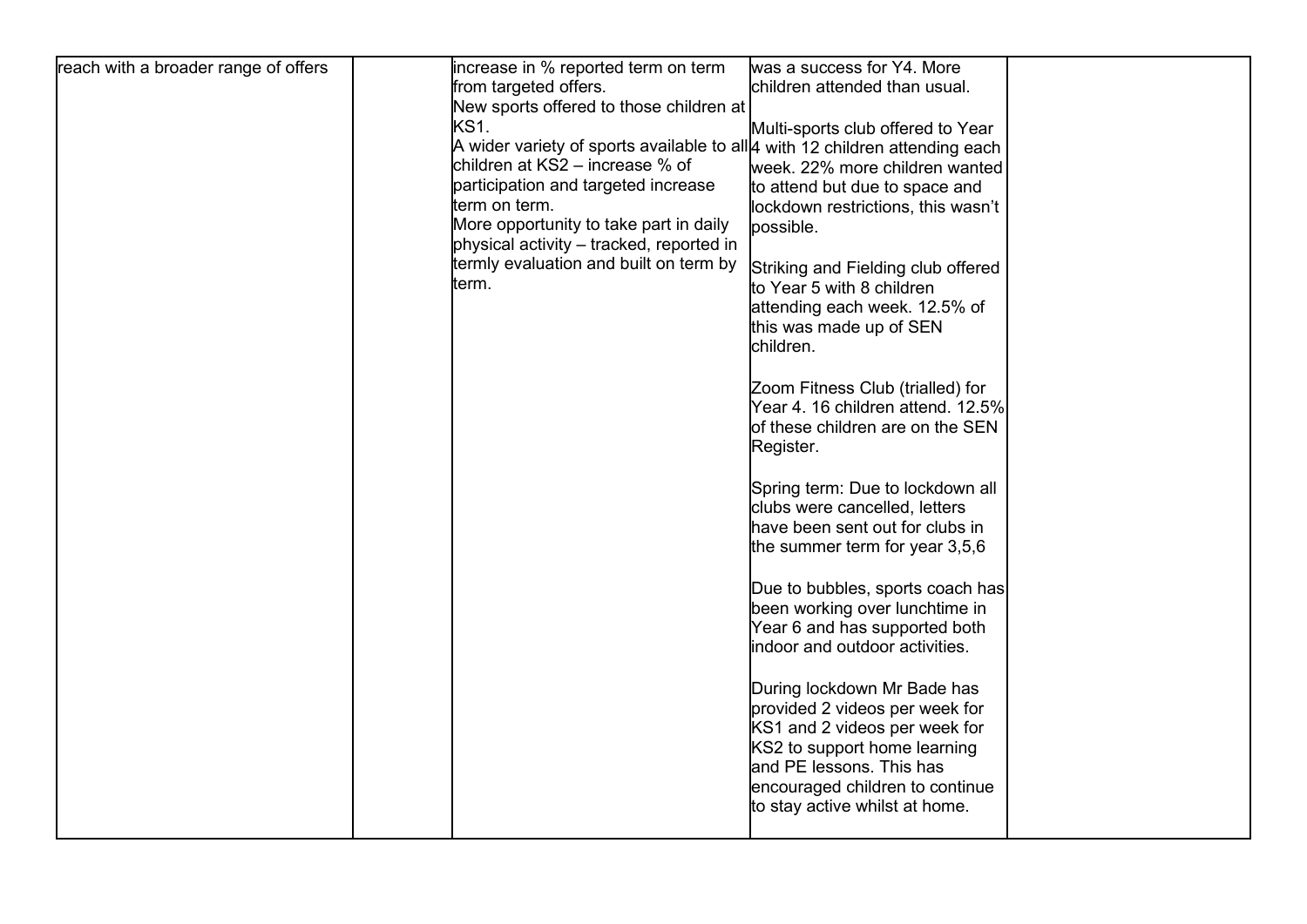|  | Summer - In the summer term,<br>the following clubs have been<br>provided to children.                                                                                                                                                |  |
|--|---------------------------------------------------------------------------------------------------------------------------------------------------------------------------------------------------------------------------------------|--|
|  | Year $3-$<br>40% of Year 3 children have<br>attended an after school sports<br>club. (Tennis and Striking and<br>Fielding)<br>25% of the club were SEND<br>children<br>20% of the club were pupil<br>premium children                 |  |
|  | Year $4-$<br>48% of children in Year 4 have<br>attended an after school Invasion<br>Games club. Due to the<br>popularity of the club, this was<br>then offered on a second day<br>after school so that more children<br>could attend. |  |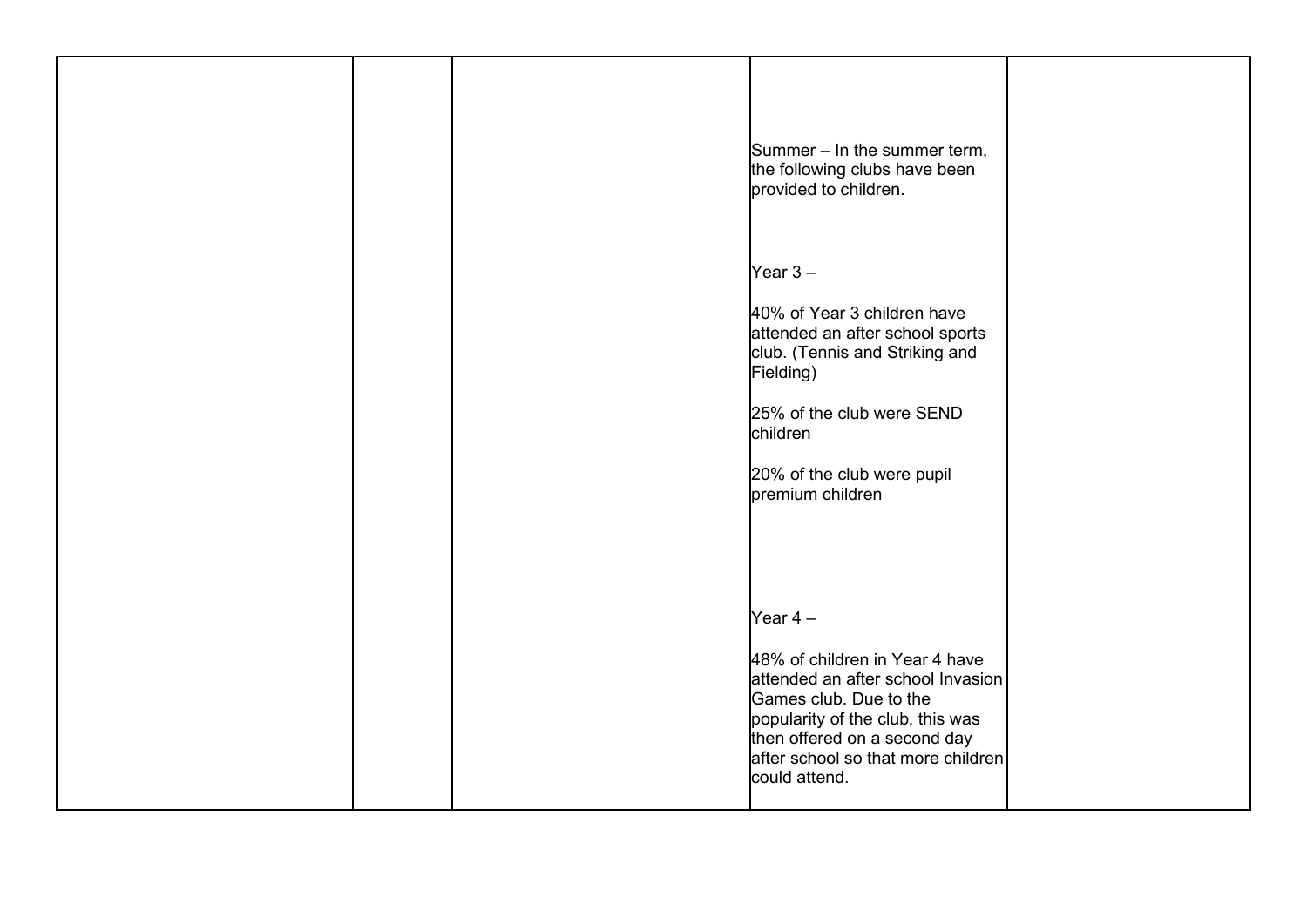|  | 10% of the club were SEND<br>children                                                                                                                                                                        |  |
|--|--------------------------------------------------------------------------------------------------------------------------------------------------------------------------------------------------------------|--|
|  | 10% of the club were pupil<br>premium children                                                                                                                                                               |  |
|  |                                                                                                                                                                                                              |  |
|  |                                                                                                                                                                                                              |  |
|  | Year $5-$                                                                                                                                                                                                    |  |
|  | 23% of year 5 children have<br>attended a Handball club after<br>school.                                                                                                                                     |  |
|  | 33% of the club were SEND<br>children                                                                                                                                                                        |  |
|  | 20% of the club were pupil<br>premium children                                                                                                                                                               |  |
|  |                                                                                                                                                                                                              |  |
|  | Year $6-$                                                                                                                                                                                                    |  |
|  | 46% of Year 6 children have<br>attended an after school football<br>club. Due to the popularity of the<br>club, this was then offered on a<br>second day after school so that<br>more children could attend. |  |
|  | 15% of the club were SEND<br>children                                                                                                                                                                        |  |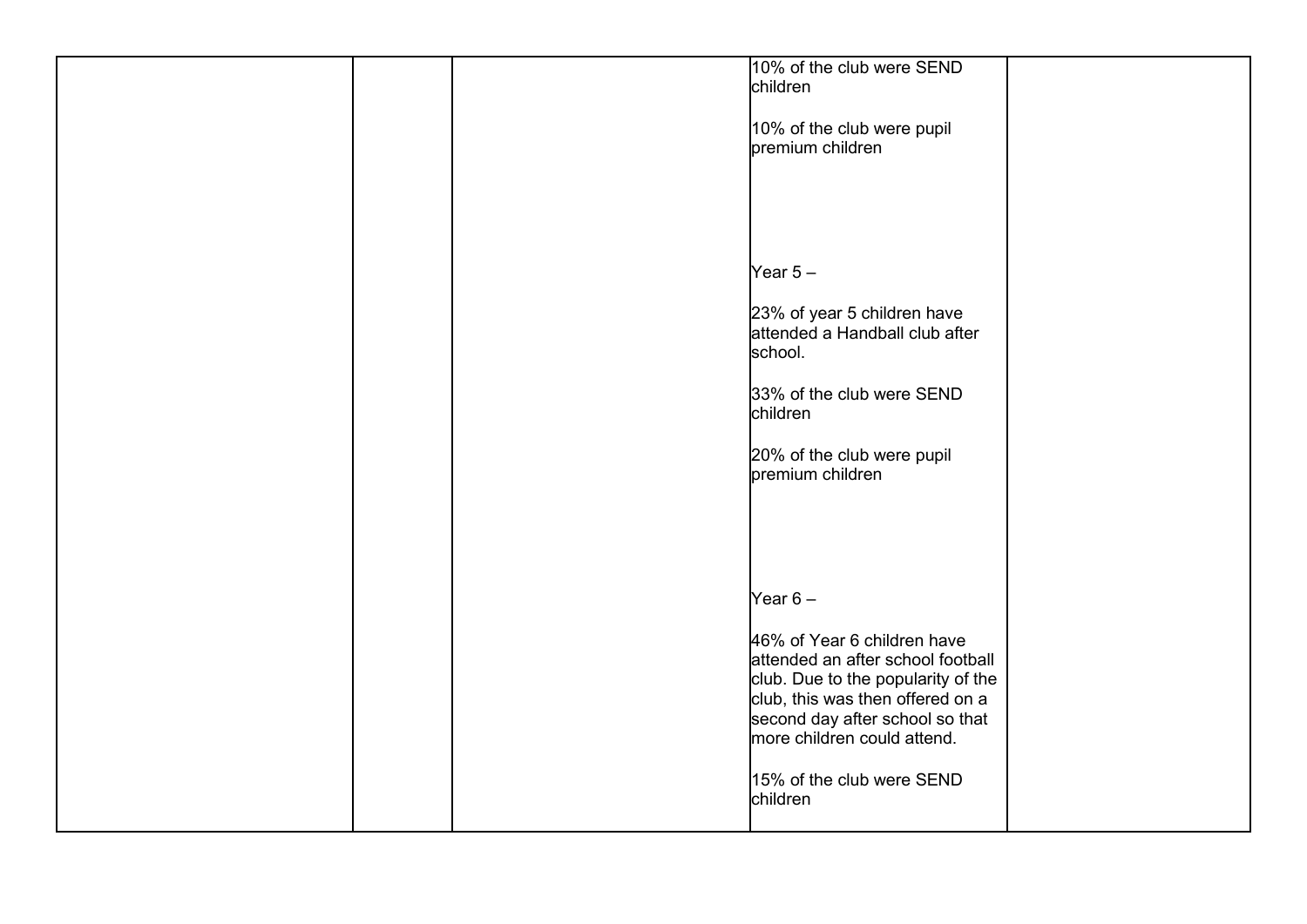|                                                                                                                                              |      |                                                                                                                                                                                                                                                                                                           | 5% of the club were pupil<br>premium children                                                                                                                                                                                                                                                                                                                                                                                                |  |
|----------------------------------------------------------------------------------------------------------------------------------------------|------|-----------------------------------------------------------------------------------------------------------------------------------------------------------------------------------------------------------------------------------------------------------------------------------------------------------|----------------------------------------------------------------------------------------------------------------------------------------------------------------------------------------------------------------------------------------------------------------------------------------------------------------------------------------------------------------------------------------------------------------------------------------------|--|
| Set up a School Sports Council to<br>promote pupil voice and help make<br>decisions based on playground<br>equipment and after school clubs. | £500 | Different equipment available for the<br>children to use which will increase the<br>opportunity of taking part in sports<br>outside of the normal PE curriculum. A Spring - Due to the National<br>broader range of activities targeted.<br>Pupil voice promoted to encourage<br>participation in sports. | Autumn - This will be done in the<br>Spring term via zoom.<br>llockdown this has been<br>postponed until the summer term<br>and will be led by Mr O'Shea and<br>Mr Bade.<br>Summer - Two sports council<br>members from each class have<br>been voted for and have been<br>given £500 to spend on play time<br>equipment. The first Zoom<br>meeting has been scheduled and<br>the equipment will be ordered in<br>preparation for September. |  |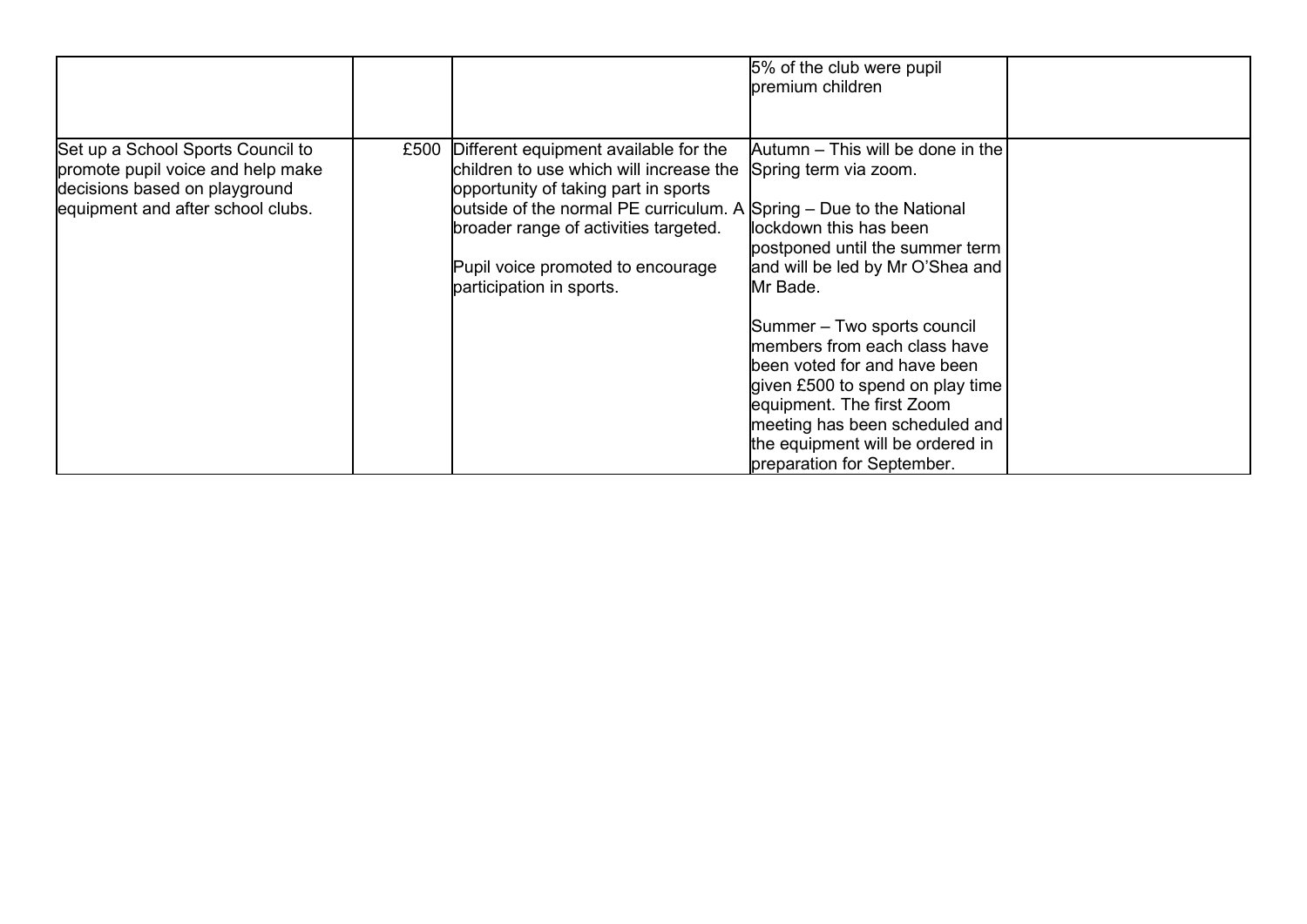|                                                                                                                                                                                                                                                                                                                                                                                                                                                                                                                                                                                              | Percentage of total allocation: |                                                                                                                                                                                                                                                                                                                                                                                                                                                                                                                                                                                                                                                                                                                    |                                                                                                                                                                                                                                                                                                                                                                                                                                                                                                                                                                                                                    |                                                     |
|----------------------------------------------------------------------------------------------------------------------------------------------------------------------------------------------------------------------------------------------------------------------------------------------------------------------------------------------------------------------------------------------------------------------------------------------------------------------------------------------------------------------------------------------------------------------------------------------|---------------------------------|--------------------------------------------------------------------------------------------------------------------------------------------------------------------------------------------------------------------------------------------------------------------------------------------------------------------------------------------------------------------------------------------------------------------------------------------------------------------------------------------------------------------------------------------------------------------------------------------------------------------------------------------------------------------------------------------------------------------|--------------------------------------------------------------------------------------------------------------------------------------------------------------------------------------------------------------------------------------------------------------------------------------------------------------------------------------------------------------------------------------------------------------------------------------------------------------------------------------------------------------------------------------------------------------------------------------------------------------------|-----------------------------------------------------|
| Key indicator 2: Raising the profile of PE and sport across the school as a tool for whole-school improvement                                                                                                                                                                                                                                                                                                                                                                                                                                                                                | 8.7%                            |                                                                                                                                                                                                                                                                                                                                                                                                                                                                                                                                                                                                                                                                                                                    |                                                                                                                                                                                                                                                                                                                                                                                                                                                                                                                                                                                                                    |                                                     |
| <b>Planned actions</b>                                                                                                                                                                                                                                                                                                                                                                                                                                                                                                                                                                       | <b>Funding</b><br>allocated     | <b>Expected impact</b>                                                                                                                                                                                                                                                                                                                                                                                                                                                                                                                                                                                                                                                                                             | <b>Termly evaluation reporting</b>                                                                                                                                                                                                                                                                                                                                                                                                                                                                                                                                                                                 | <b>Governors points to note &amp;</b><br>next steps |
| Targeted staffing provision (TLR<br>posts):<br>PE coordinator to ensure PE grant<br>delivery enhances the provision for all<br>of our children - to ensure current<br>levels of offers are maintained and<br>future provision adds further value. To<br>include monitoring the effective<br>delivery of the PE Grant Funding Plan<br>and management our sports coach<br>offer.<br>Further targeted promotions respond<br>to the school's outcomes from the<br>EHNA survey.<br>Further promotion of mental health<br>and well-being awareness and support<br>opportunities across the school. | £1,100                          | Effective monitoring of the PE<br>curriculum and compliance with the<br>grant funding agreement - evaluations<br>reported to senior leaders for approval<br>and termly % targets identified.<br>Children to have increased<br>opportunities to participate in<br>competitive sport and non-competitive<br>sport. % offers evaluated and targets<br>set each term.<br>In-school champions for sport to<br>support staff with the delivery of the<br>curriculum - continuous evaluation<br>reporting to demonstrate impact.<br>Areas identified in the EHNA to be<br>targeted - evaluations link.<br>Children to have access to education<br>around healthy lifestyles and mental<br>health awareness opportunities. | Autumn - PE attended the Let's<br>Talk About PE sessions run by<br>Calderdale and were asked to<br>speak about our PE curriculum<br>as we have been highlighted as a<br>school in the local area with a<br>strong PE presence on our<br>website.<br>Spring - Attended the Spring<br>Let's Talk About PE sessions run<br>by Calderdale and were asked to<br>speak about our home learning<br>offer as we have been<br>highlighted as a school in the<br>local area with a strong PE<br>presence on our website.<br>Summer - EHNA survey<br>completed by Y5 and 6 and<br>results will feed into next year's<br>blan. |                                                     |
| Provision, organisation,<br>communication and celebration of<br>Healthy Lifestyles Week' - An<br>opportunity to further engage parents<br>and children in a variety of sporting<br>activities alongside mental health and<br>healthy living awareness.                                                                                                                                                                                                                                                                                                                                       | £1,200                          | Raising the profile of sport and healthy Autumn - This will be done in the<br>lifestyles and mental health across the<br>whole school. To increase parental<br>awareness of healthy lifestyles and<br>mental health and parental<br>engagement with the school. Healthy<br>Lifestyles Week feedback illustrates<br>impact.                                                                                                                                                                                                                                                                                                                                                                                         | Summer term.<br>Spring - This will be done in the<br>Summer term, we are currently<br>looking at the activities that can<br>be done in a covid secure way<br>and without crossing any<br>bubbles. This will depend on<br>national lockdown restrictions.<br>Summer - Due to lockdown not<br>being lifted, we are not allowing                                                                                                                                                                                                                                                                                      |                                                     |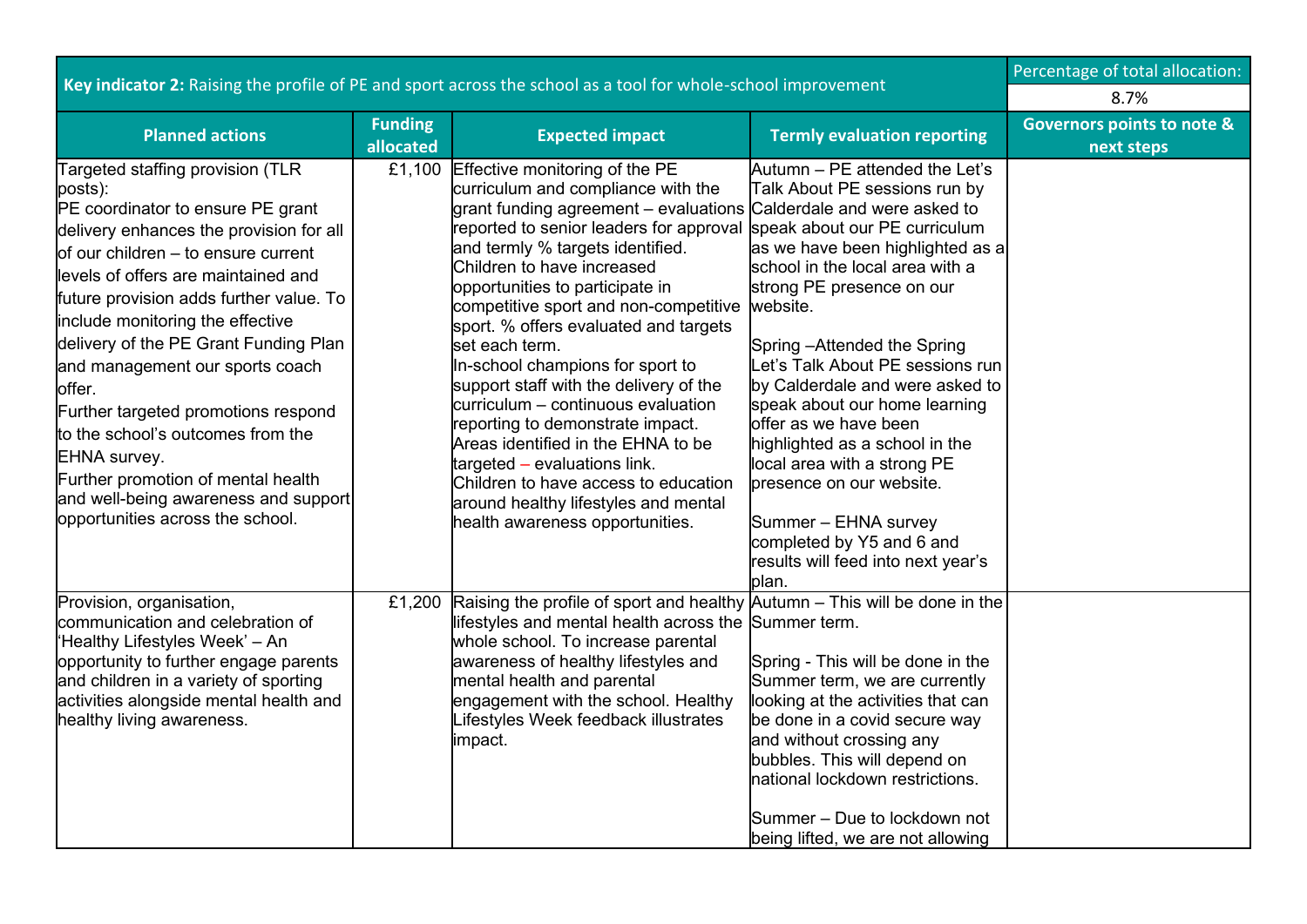| visitors in school. Instead, we are |
|-------------------------------------|
| going to ensure that all children   |
| have the opportunity to take part   |
| in Sports Day and will complete     |
| some follow up work linked to       |
| healthy lifestyles.                 |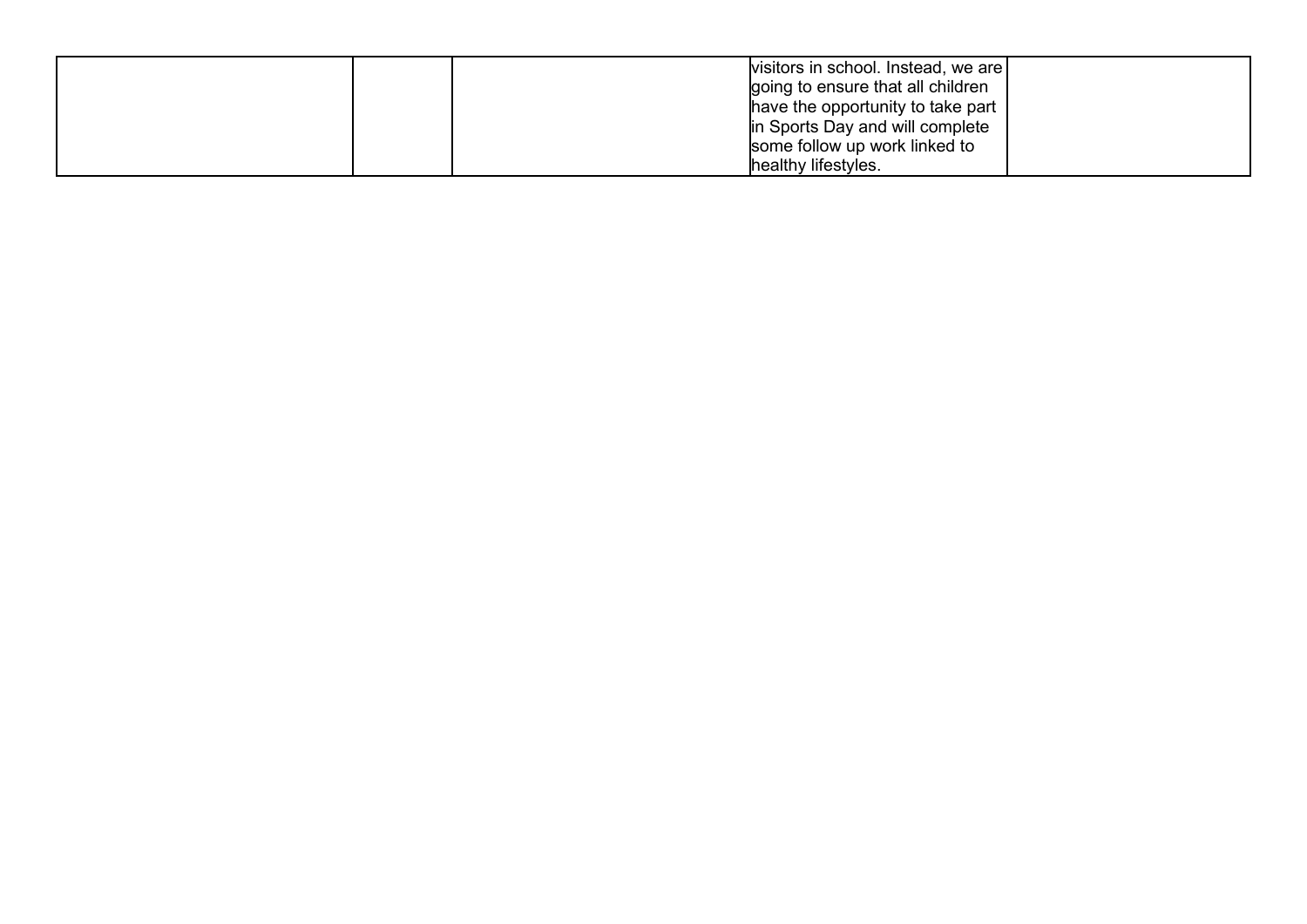|                                                                                                                                 | Percentage of total allocation: |                                                                                                                                                                                                                                                                                                      |                                                                                                                                                                                                                                                                                                                                                                                                                                                                                                                                                                                                                                                                                                                                                                                                                                                                                                                                         |                                                     |
|---------------------------------------------------------------------------------------------------------------------------------|---------------------------------|------------------------------------------------------------------------------------------------------------------------------------------------------------------------------------------------------------------------------------------------------------------------------------------------------|-----------------------------------------------------------------------------------------------------------------------------------------------------------------------------------------------------------------------------------------------------------------------------------------------------------------------------------------------------------------------------------------------------------------------------------------------------------------------------------------------------------------------------------------------------------------------------------------------------------------------------------------------------------------------------------------------------------------------------------------------------------------------------------------------------------------------------------------------------------------------------------------------------------------------------------------|-----------------------------------------------------|
| Key indicator 3: Increasing staff members' confidence, knowledge and skills in teaching PE and sport                            | 7.2%                            |                                                                                                                                                                                                                                                                                                      |                                                                                                                                                                                                                                                                                                                                                                                                                                                                                                                                                                                                                                                                                                                                                                                                                                                                                                                                         |                                                     |
| <b>Planned actions</b>                                                                                                          | <b>Funding</b><br>allocated     | <b>Expected impact</b>                                                                                                                                                                                                                                                                               | <b>Termly evaluation reporting</b>                                                                                                                                                                                                                                                                                                                                                                                                                                                                                                                                                                                                                                                                                                                                                                                                                                                                                                      | <b>Governors points to note &amp;</b><br>next steps |
| Support in PE lessons from a Sports<br>Coach (Mr Bade) to help with<br>confidence and the delivery of high-<br>quality lessons. | £0                              | Teachers will have the opportunity to<br>observe and team teach alongside a<br>£750 specialist coach. They will also have<br>the opportunity to understand how<br>high-quality PE lessons are delivered<br>and will understand how to make in-<br>lesson adjustments to ensure<br>challenge for all. | Autumn – Teachers at KS2 are<br>feeling more confident with their<br>PE lessons with the support of<br>Gareth. These lessons are being<br>team taught. We hope to be able<br>to spread Mr Bade across more<br>bubble in the Spring/Summer<br>terms. Staff questionnaire has<br>been sent to staff and data has<br>been collated.<br>50% of staff would like additional<br>support on lesson ideas related<br>to Outdoor and Adventure<br>Activities.<br>33% staff would like more<br>support with lessons linked to<br>Dance.<br>This support will be provided in<br>the Spring term.<br>We will work with individual staff<br>and signpost them towards any<br>resources for other areas of PE<br>to support them further in the<br>Spring term.<br>Spring term -<br>During lockdown KS1 were given<br>the opportunity to participate in<br>the baby ballet lockdown<br>programme. 5 sessions were<br>used during the lockdown period. |                                                     |
|                                                                                                                                 |                                 |                                                                                                                                                                                                                                                                                                      | Mr Bade will provide teachers                                                                                                                                                                                                                                                                                                                                                                                                                                                                                                                                                                                                                                                                                                                                                                                                                                                                                                           |                                                     |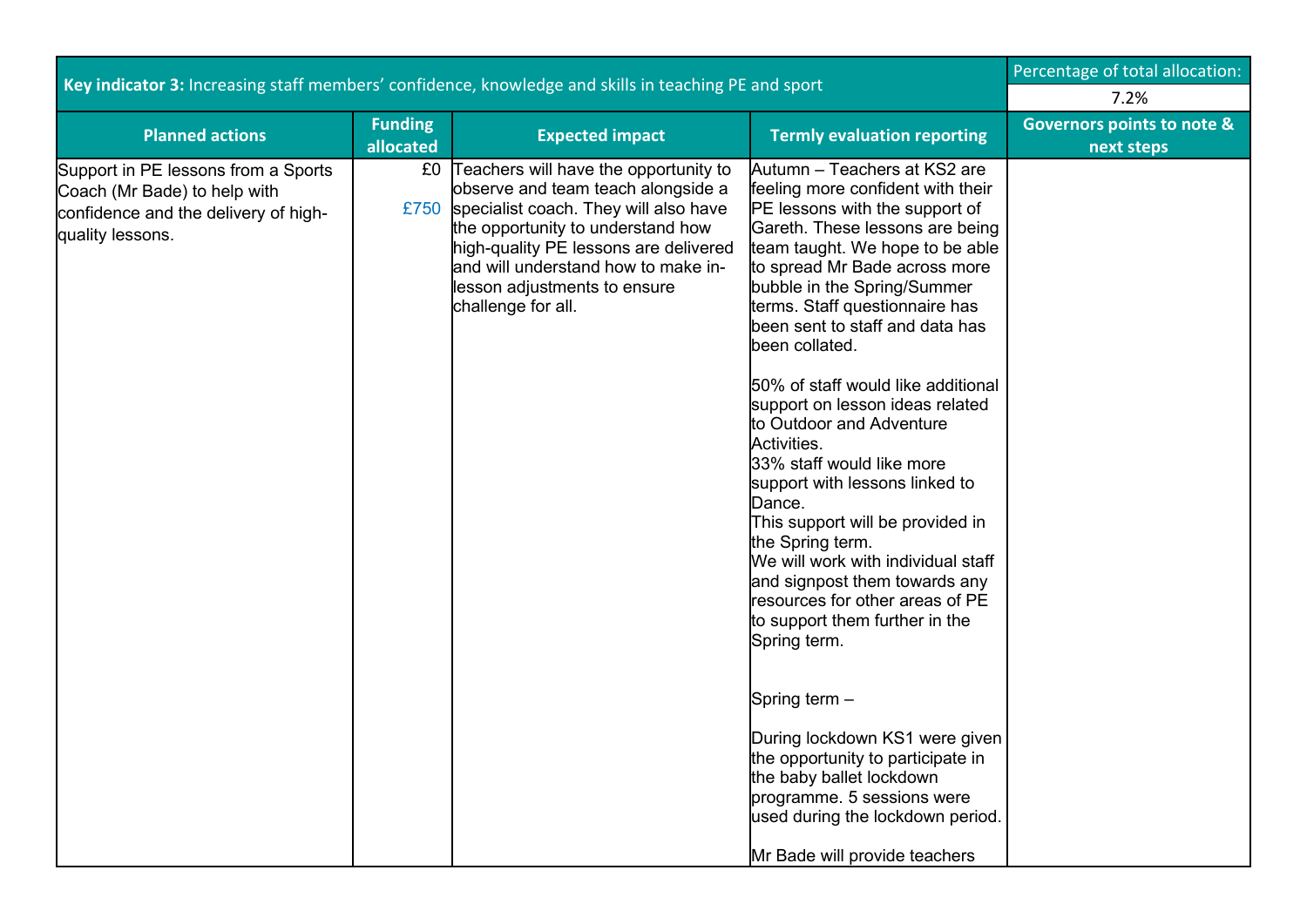|                                                                              |        |                                                                                                                                                                                                                                         | with support on Outdoor and<br>adventure ideas and CPD as this<br>was his background before<br>working in school. He is<br>experienced in this area of the<br><b>PE</b> curriculum<br>In the summer we will repeat the<br>staff survey to see improvements<br>after the additional support.                                                                                                                                                                                                                                                                    |  |
|------------------------------------------------------------------------------|--------|-----------------------------------------------------------------------------------------------------------------------------------------------------------------------------------------------------------------------------------------|----------------------------------------------------------------------------------------------------------------------------------------------------------------------------------------------------------------------------------------------------------------------------------------------------------------------------------------------------------------------------------------------------------------------------------------------------------------------------------------------------------------------------------------------------------------|--|
|                                                                              |        |                                                                                                                                                                                                                                         | Summer – In the Summer term,<br>Mr Bade supported all KS2 staff<br>with the delivery of PE lessons.<br>Staff were given the opportunity<br>to mirror first quality teaching of<br>PE and get support when<br>planning and delivering these<br>lessons.                                                                                                                                                                                                                                                                                                         |  |
| Targeted contemporary Dance CPD<br>provision $-$ as a targeted area of need. | £1,900 | Teachers will have the opportunity to<br>observe and team teach alongside a<br>specialist dance coach. They will also<br>have the opportunity to understand<br>how a series of high-quality dance<br>lessons are planned and delivered. | Autumn - This will be completed<br>in the Spring and Summer terms.<br>Spring - Year 3 have participated<br>in this session remotely due to<br>covid restrictions. 56/60 of<br>children have engaged well with<br>these sessions and have learnt<br>from them however we realise<br>face to face lessons have a<br>bigger impact, particularly on the<br>boys and these face to face<br>sessions will resume in the<br>summer term.<br>Summer - Year 2 have<br>participated in this session with<br>Mr Boylan. 100% of children<br>have engaged well with these |  |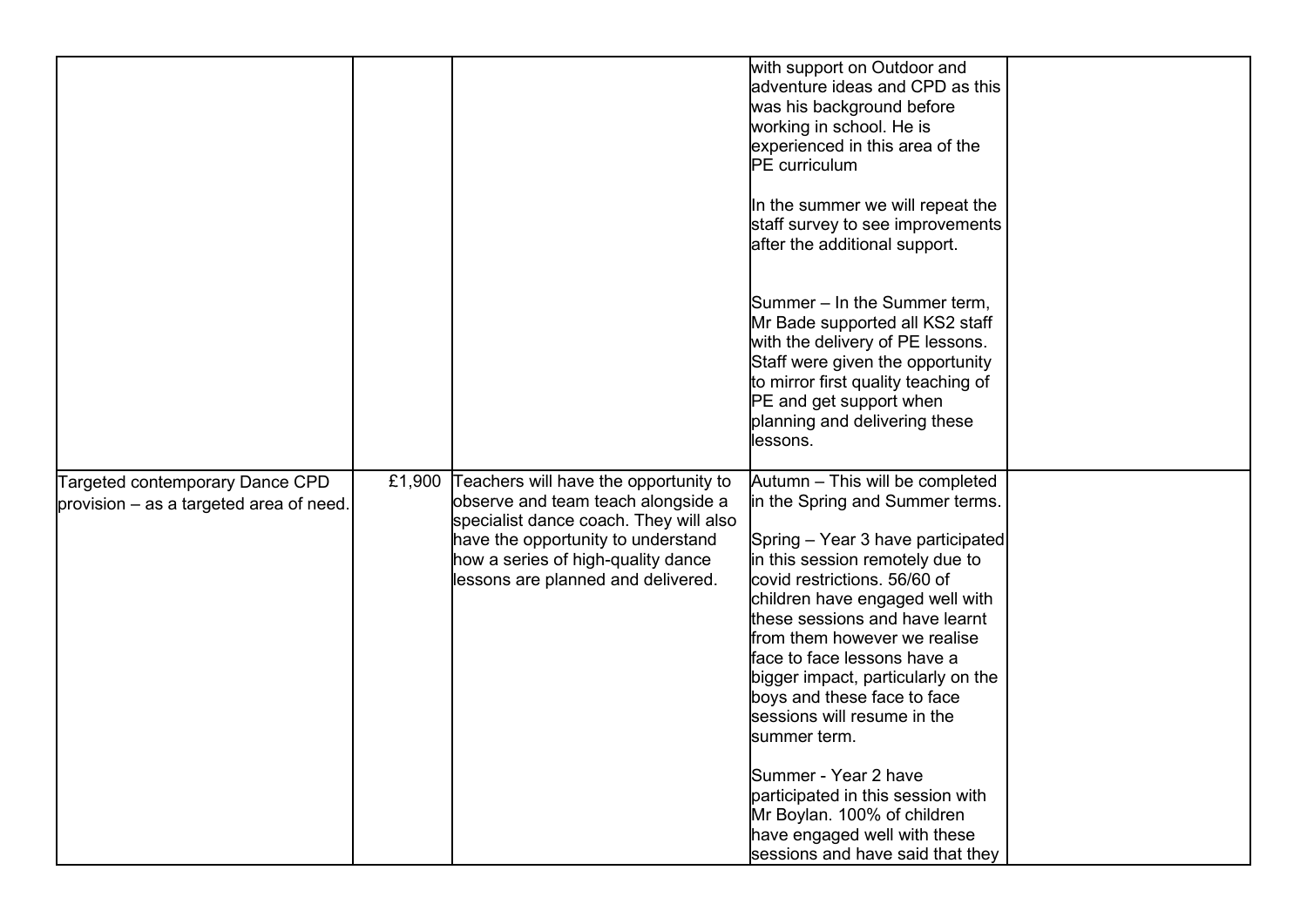|  | "loved it." By the end of the series<br>of lessons, SEN children had full<br>participation. |  |
|--|---------------------------------------------------------------------------------------------|--|
|  |                                                                                             |  |

|                                                                                                                                                                   | Percentage of total allocation:   |                                                                                                                                                                                                                                                                                                                                                          |                                                                                                                                                                                                                                                                                                                                                                                                                                                                               |                                                     |
|-------------------------------------------------------------------------------------------------------------------------------------------------------------------|-----------------------------------|----------------------------------------------------------------------------------------------------------------------------------------------------------------------------------------------------------------------------------------------------------------------------------------------------------------------------------------------------------|-------------------------------------------------------------------------------------------------------------------------------------------------------------------------------------------------------------------------------------------------------------------------------------------------------------------------------------------------------------------------------------------------------------------------------------------------------------------------------|-----------------------------------------------------|
| Key indicator 4: Offering pupils a broader range of sports and activities                                                                                         | 35.9%                             |                                                                                                                                                                                                                                                                                                                                                          |                                                                                                                                                                                                                                                                                                                                                                                                                                                                               |                                                     |
| <b>Planned actions</b>                                                                                                                                            | <b>Funding</b><br>allocated       | <b>Expected impact</b>                                                                                                                                                                                                                                                                                                                                   | <b>Termly evaluation reporting</b>                                                                                                                                                                                                                                                                                                                                                                                                                                            | <b>Governors points to note &amp;</b><br>next steps |
| Year 5 children to visit the Boiler<br>House for a term to participate in<br>outdoor and adventurous activities -<br>to enhance and extend PE activity<br>offers. |                                   | £1,900 This will provide children the<br>opportunity to take part in sports that<br>are not possible to be delivered on<br>school site.<br>Children will develop teamwork and<br>communication skills.<br>Children in Year 5 will be prepared for<br>their residential trip in Year 6.<br>Evaluations to reflect the range of<br>opportunities.          | Autumn - This will be completed<br>in the Summer term.<br>Spring - Boiler house have<br>contacted school in March 2021<br>to say they cannot reopen on<br>April 19 <sup>th</sup> when we were due to<br>resume sessions. They said they<br>would update school as soon as<br>they had any further updates. We<br>are liaising with team at the<br>Boiler House to find alternative<br>options for the summer term.<br>Summer - Boiler House has<br>been booked for next year. |                                                     |
| To offer contemporary dance in PE<br>lessons to different year groups<br>throughout the academic year.                                                            | Already<br>covered in<br>previous | More boys to become engaged and<br>participate in dance.<br>Boys to have increased enjoyment in<br>objective dance due to having a male role model Spring - Year 3 have participated<br>$(E1900)$ (pupil voice).<br>Children have the opportunity to take<br>part in different styles of dance.<br>Evaluations to specify additionality of<br>the offer. | Autumn - This will be completed<br>in the Spring/Summer terms.<br>in this session remotely due to<br>covid restrictions, 56/60 of<br>children have engaged well with<br>these sessions and have learnt<br>from them however we realise<br>face to face lessons have a<br>bigger impact, particularly on the                                                                                                                                                                   |                                                     |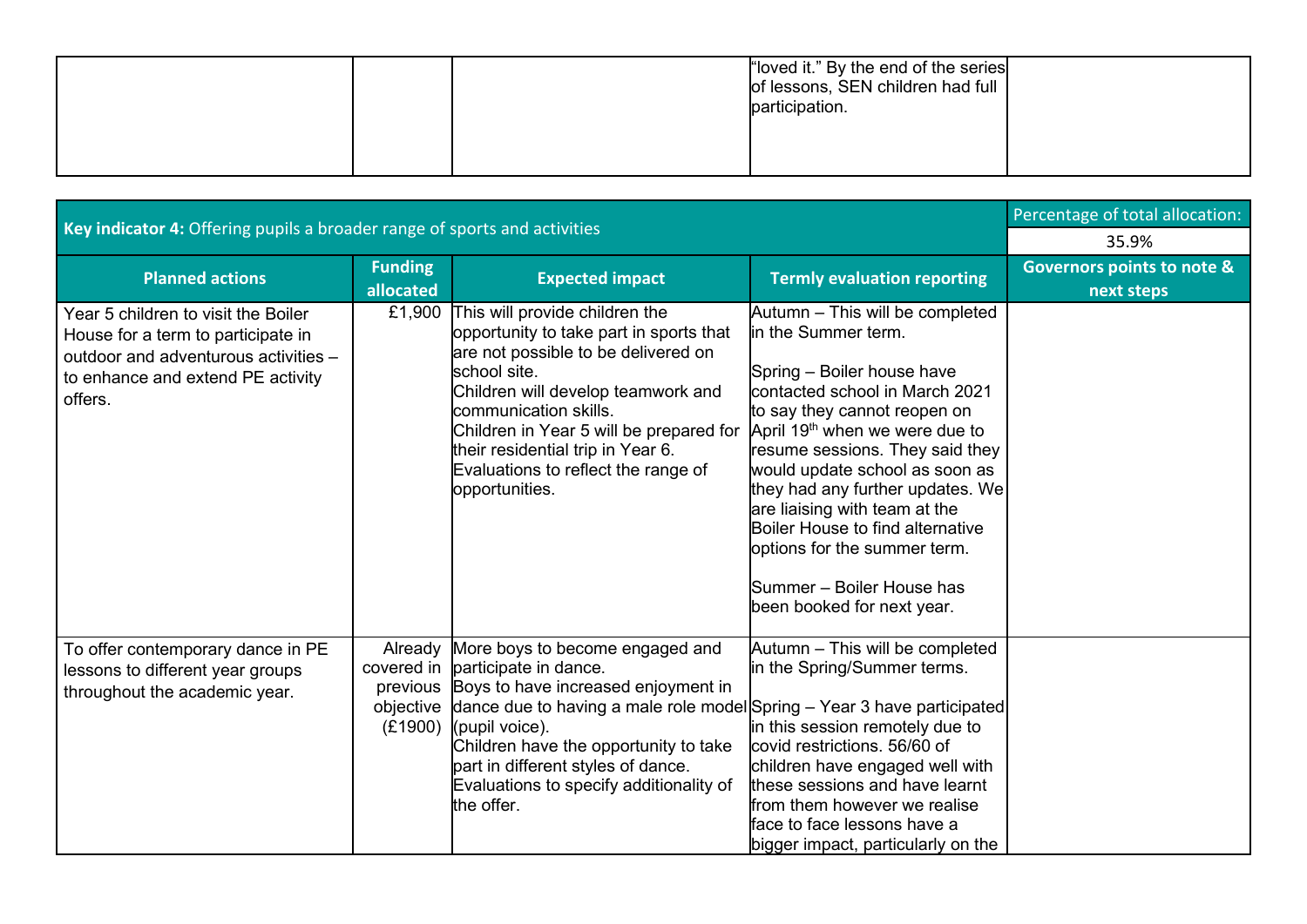|                                                                                                                                                   |                                                                  |                                                                                                                                                                                                               | boys and these face to face<br>sessions will resume in the<br>summer term.<br>Summer - Year 2 have<br>participated in this session with<br>Mr Boylan. 100% of children<br>have engaged well with these<br>sessions and have said that they<br>"loved it." By the end of the series<br>of lessons, SEN children had full<br>participation.                                                                                                             |  |
|---------------------------------------------------------------------------------------------------------------------------------------------------|------------------------------------------------------------------|---------------------------------------------------------------------------------------------------------------------------------------------------------------------------------------------------------------|-------------------------------------------------------------------------------------------------------------------------------------------------------------------------------------------------------------------------------------------------------------------------------------------------------------------------------------------------------------------------------------------------------------------------------------------------------|--|
| Provision of Year 6 top up swimming<br>to ensure all children pass the<br>National Curriculum before they<br>transfer to secondary school.        | £1100<br>used for<br>additional<br>dance CPD<br>and<br>resources | Children who have not achieved the<br>National Curriculum Swimming Award<br>Money in year 5 have a targeted opportunity<br>to do this during additional swimming<br>sessions in order to support life skills. | Autumn - This will be completed<br>in the Summer term.<br>Spring/Summer - Swimming<br>sessions will not resume until<br>September 2021 due to<br>government restrictions linked to<br>covid19.                                                                                                                                                                                                                                                        |  |
| For the safety of children, replace<br>worn and aged equipment at KS2 and<br>to ensure that we are able to meet the<br>demands of the curriculum. |                                                                  | £1000 New and safe equipment to be able to<br>offer a wider range of sporting<br>opportunities.                                                                                                               | Autumn - We have replaced<br>equipment both at KS1 and KS2.<br>All worn equipment has been<br>thrown away. We have ordered<br>enough so that each bubble can<br>still provide a broad curriculum.<br>Spring – Replaced the equipment<br>at KS2 that was worn and<br>broken. Money will be used in the<br>summer term to replace summer<br>sports.<br>Summer - Replaced Summer<br>sports equipment, including<br>equipment required for Sports<br>Day. |  |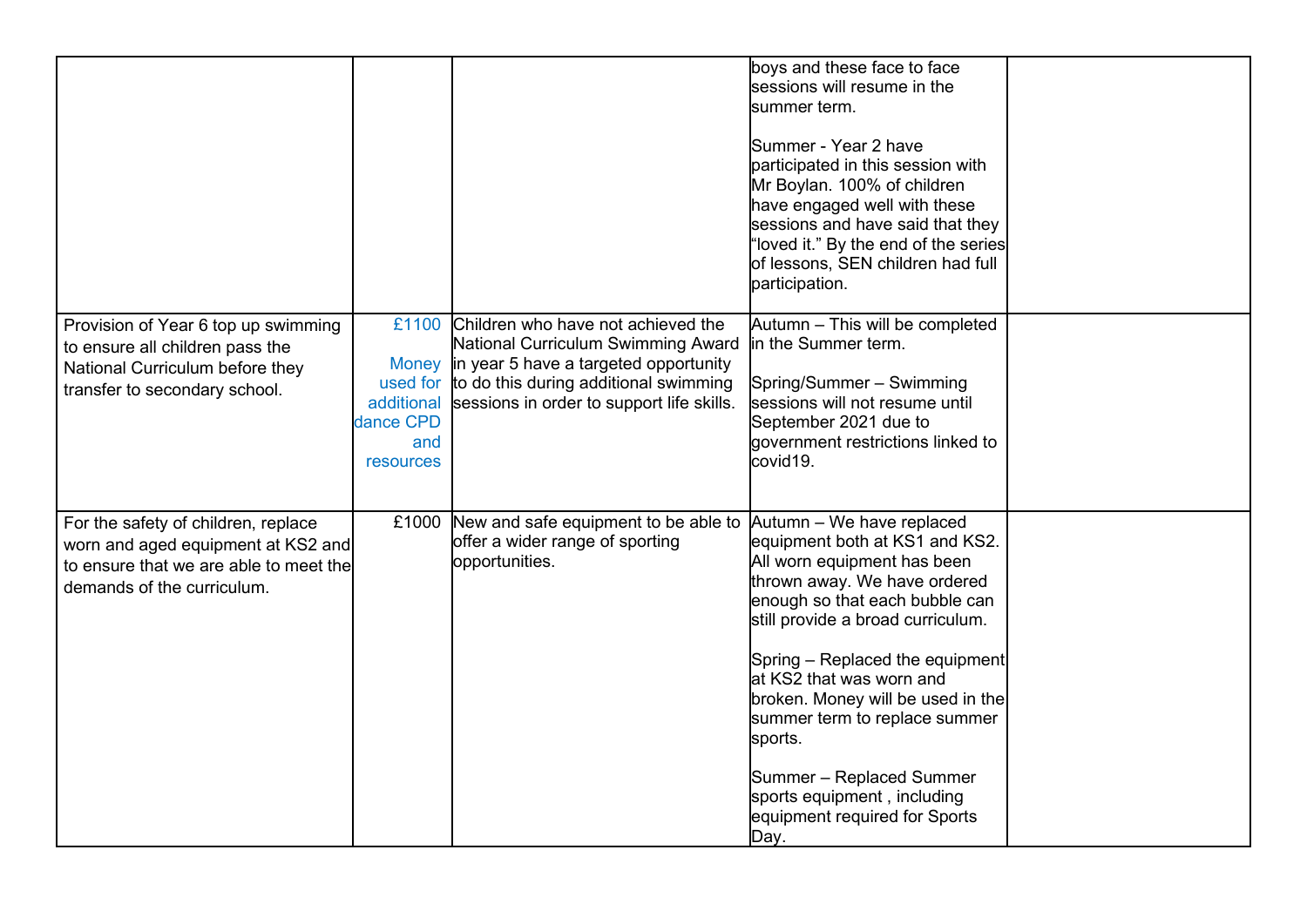| Waterproof sets for KS1, LKS2 and<br>UKS2<br>Resources for KS1 and KS2 to use in<br>outdoor and adventurous activity<br>sessions.                                        | £2200 | An opportunity for a wider range of<br>pupils to participate in outdoor<br>sessions. Resources will be fully<br>available for all children to be able to<br>participate in this activity. (Also-see<br>Pupil Premium Plan)                                               | Autumn - We have ordered 150<br>waterproofs for the whole school<br>in a range of colours and sizes.<br>These have been labelled and<br>put into bags and will be<br>distributed for use in the Spring<br>term.<br>Spring - Waterproofs distributed<br>to both key stages to be used in<br>PE and outdoor learning<br>sessions.<br>Summer - Waterproofs are in<br>school and being used when<br>needed. |  |
|--------------------------------------------------------------------------------------------------------------------------------------------------------------------------|-------|--------------------------------------------------------------------------------------------------------------------------------------------------------------------------------------------------------------------------------------------------------------------------|---------------------------------------------------------------------------------------------------------------------------------------------------------------------------------------------------------------------------------------------------------------------------------------------------------------------------------------------------------------------------------------------------------|--|
| Use of a bus company to transport<br>children to attend swimming lessons<br>at Sowerby Bridge pool (due to Covid<br>19).                                                 | £1000 | Year 5 children will be able to go back<br>to swimming lessons in the Spring<br>term having missed their Year 4<br>provision due to Covid. They will aim to Spring – This is now cancelled<br>achieve their National Curriculum<br>Award.                                | Autumn - This will be completed<br>in the Spring/Summer terms.<br>due to covid19 government<br>restrictions<br>Summer - This is now cancelled<br>due to covid19 government<br>restrictions                                                                                                                                                                                                              |  |
| To provide appropriate clothing for<br>children at events during the colder<br>months and to help our children be<br>more recognisable at sporting events.<br>(Hoodies). |       | £500 Children will represent the school, be<br>appropriately dressed for weather<br>conditions and they will be<br>recognisable to competition organisers in the Spring terms when<br>and school staff which will ensure their competitive sports can resume.<br>safety. | Autumn - Due to COVID, no<br>events have been scheduled so<br>we will order appropriate clothing<br>Spring - Hoody designs looked<br>at and quotes obtained. We will<br>order these in the summer term.<br>Summer – Due to covid<br>restrictions, the children are<br>invited to wear their PE kits to<br>school on their PE day and                                                                    |  |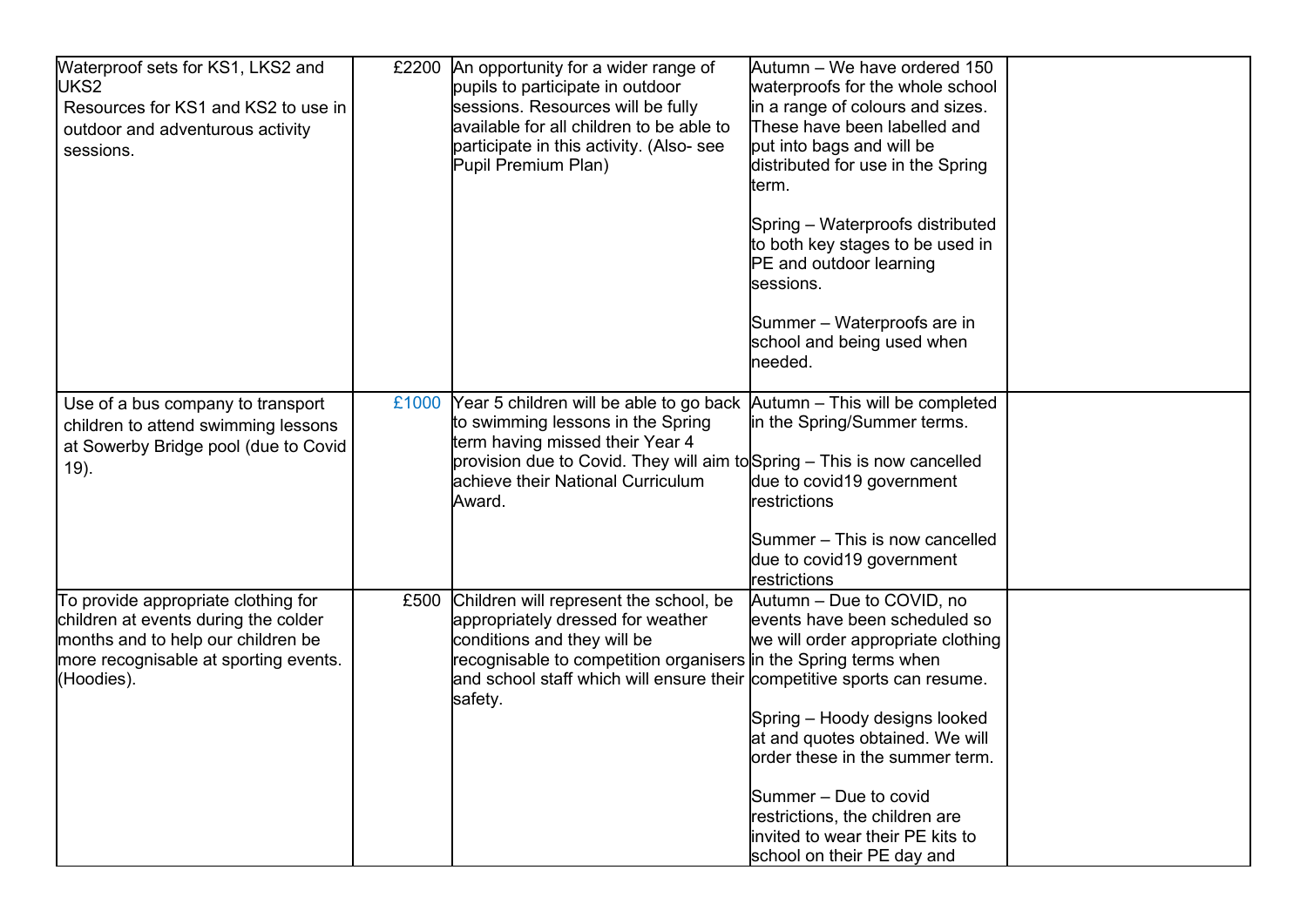|                                                                                                                                                                        |                                                                                                                                                                                                                                      | hoodies are going to be part of<br>our everyday PE uniform,<br>therefore, we will not be ordering<br>additional hoodies at this time.                                                                                                                                                                                                                                            |  |
|------------------------------------------------------------------------------------------------------------------------------------------------------------------------|--------------------------------------------------------------------------------------------------------------------------------------------------------------------------------------------------------------------------------------|----------------------------------------------------------------------------------------------------------------------------------------------------------------------------------------------------------------------------------------------------------------------------------------------------------------------------------------------------------------------------------|--|
| To purchase a new flag for the school<br>to take to sporting events.                                                                                                   | £150 This will increase visibility and<br>therefore safety when children are<br>competing. E.g. at cross country and<br>orienteering events. The school base<br>will be easily identifiable for<br>competition organisers and staff. | Autumn – We have ordered a<br>flag which we are waiting to be<br>delivered. We will use this when<br>competitive sports resume in the<br>Spring/Sumer terms.<br>Spring - Flag designs looked at<br>and quotes obtained. We will<br>order this in the summer term.<br>Summer - The flag has been<br>ordered and will be ready for the<br>new academic year of sporting<br>events. |  |
| Purchase new and updated outdoor<br>equipment for Year 1 children for<br>continuing their physical development<br>(due to Covid 19 and missing a term<br>of Reception) | £1100 To enable children to develop their<br>physical development and engage in<br>outdoor learning and play. % of<br>children who have met the physical<br>development ELG to be tracked in<br>Year 1.                              | Autumn - New equipment has<br>been ordered by Holly for the use<br>of Year 1.<br>Spring - KS1 have purchased 4<br>bikes that can be used to support<br>physical development at ks1<br>£1087 spent<br>Summer - KS1 have ordered<br>£985.29 worth of PE equipment<br>to replace worn equipment and<br>purchase new equipment to<br>support PE lessons.                             |  |
| To purchase a wider range of new<br>equipment to enable us to offer a<br>wider variety of after school clubs at<br>both ks1 and ks2                                    | £512 New equipment in different sports, e.g.<br>targetball, will enable us to offer a<br>wider range of sporting opportunities<br>which will engage a wider variety of<br>pupils.                                                    | Autumn - Due to the second<br>lockdown, no after school clubs<br>are running. This will be carried<br>out in the Spring term.<br>Spring - Resources ordered for                                                                                                                                                                                                                  |  |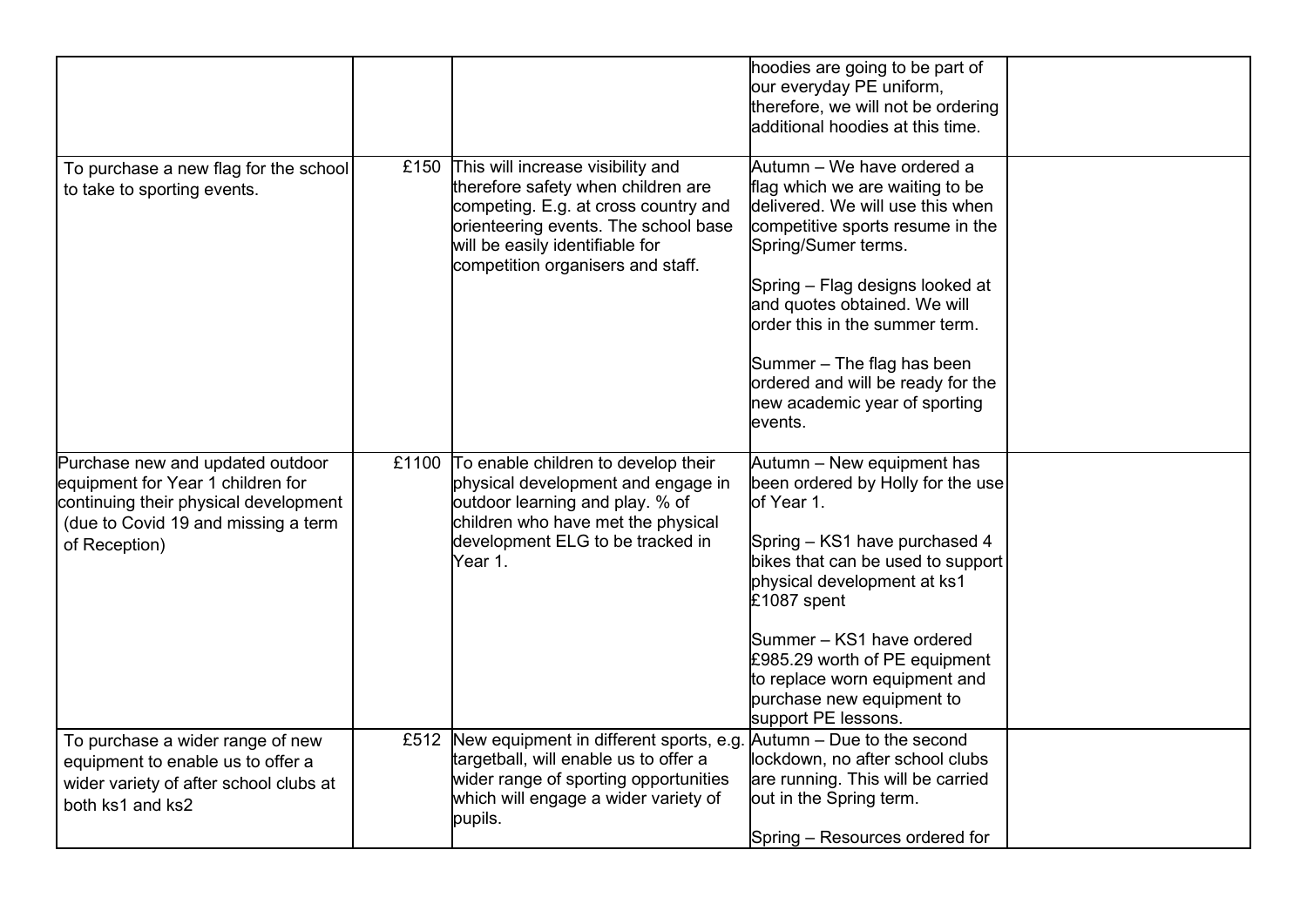|                                                                                                                                                                               |      |                                                                                                                                                                                                                                                       | luse in the summer term.                                                                                                                                                                                                                                                                         |  |
|-------------------------------------------------------------------------------------------------------------------------------------------------------------------------------|------|-------------------------------------------------------------------------------------------------------------------------------------------------------------------------------------------------------------------------------------------------------|--------------------------------------------------------------------------------------------------------------------------------------------------------------------------------------------------------------------------------------------------------------------------------------------------|--|
|                                                                                                                                                                               |      |                                                                                                                                                                                                                                                       | Summer – Resources have been                                                                                                                                                                                                                                                                     |  |
|                                                                                                                                                                               |      |                                                                                                                                                                                                                                                       | used in the Summer term.                                                                                                                                                                                                                                                                         |  |
| To purchase an octoplay polydron for<br>KS1 children to support fine and<br>gross motor sills, teamwork and<br>outdoor play due to lost learning due<br>to covid restrictions | £400 | To enable children to develop play, aid Spring - To be ordered at the<br>physical development and outdoor<br>learning. This can be used across all<br>year groups at KS1 to support meeting Summer – After discussion at<br>age related expectations. | start of the summer term.<br>KS1, it was decided that other<br>resources were more beneficial<br>to the development of the<br>children. KS1 have ordered<br>£985.29 worth of PE equipment<br>to replace worn equipment and<br>purchase new equipment to<br>support PE lessons.                   |  |
| For the safety of children, replace<br>worn and aged equipment at KS1 and<br>to ensure that we are able to meet the<br>demands of the curriculum.                             | £300 | New and safe equipment to be able to<br>offer a wider range of sporting<br>opportunities.                                                                                                                                                             | Spring - KS1 staff have been<br>asked to send us a list of<br>resources they need so we can<br>order this at the start of the<br>summer term.<br>Summer - KS1 have ordered<br>£985.29 worth of PE equipment<br>to replace worn equipment and<br>purchase new equipment to<br>support PE lessons. |  |

| Key indicator 5: Increasing pupils' participation in competitive sport                                                                                      |                                                   |                                                                                                                                             |                                                                                                                 | Percentage of total allocation:                     |
|-------------------------------------------------------------------------------------------------------------------------------------------------------------|---------------------------------------------------|---------------------------------------------------------------------------------------------------------------------------------------------|-----------------------------------------------------------------------------------------------------------------|-----------------------------------------------------|
|                                                                                                                                                             |                                                   |                                                                                                                                             |                                                                                                                 | 6.4%                                                |
| <b>Planned actions</b>                                                                                                                                      | <b>Funding</b><br>allocated                       | <b>Expected impact</b>                                                                                                                      | <b>Termly evaluation reporting</b>                                                                              | <b>Governors points to note &amp;</b><br>next steps |
| Sports coach to coordinate sports<br>events both inside and outside of the<br>school hours – to maintain previous<br>year's offers and further enhance with | covered in<br>previous<br>objective<br>(E10, 521) | Already To maintain and extend;<br>opportunities for children to<br>take part in healthy competition external competitive<br>within school. | Autumn – Due to COVID, we<br>have entered all available<br>competitions. When the<br>competitions resume in the |                                                     |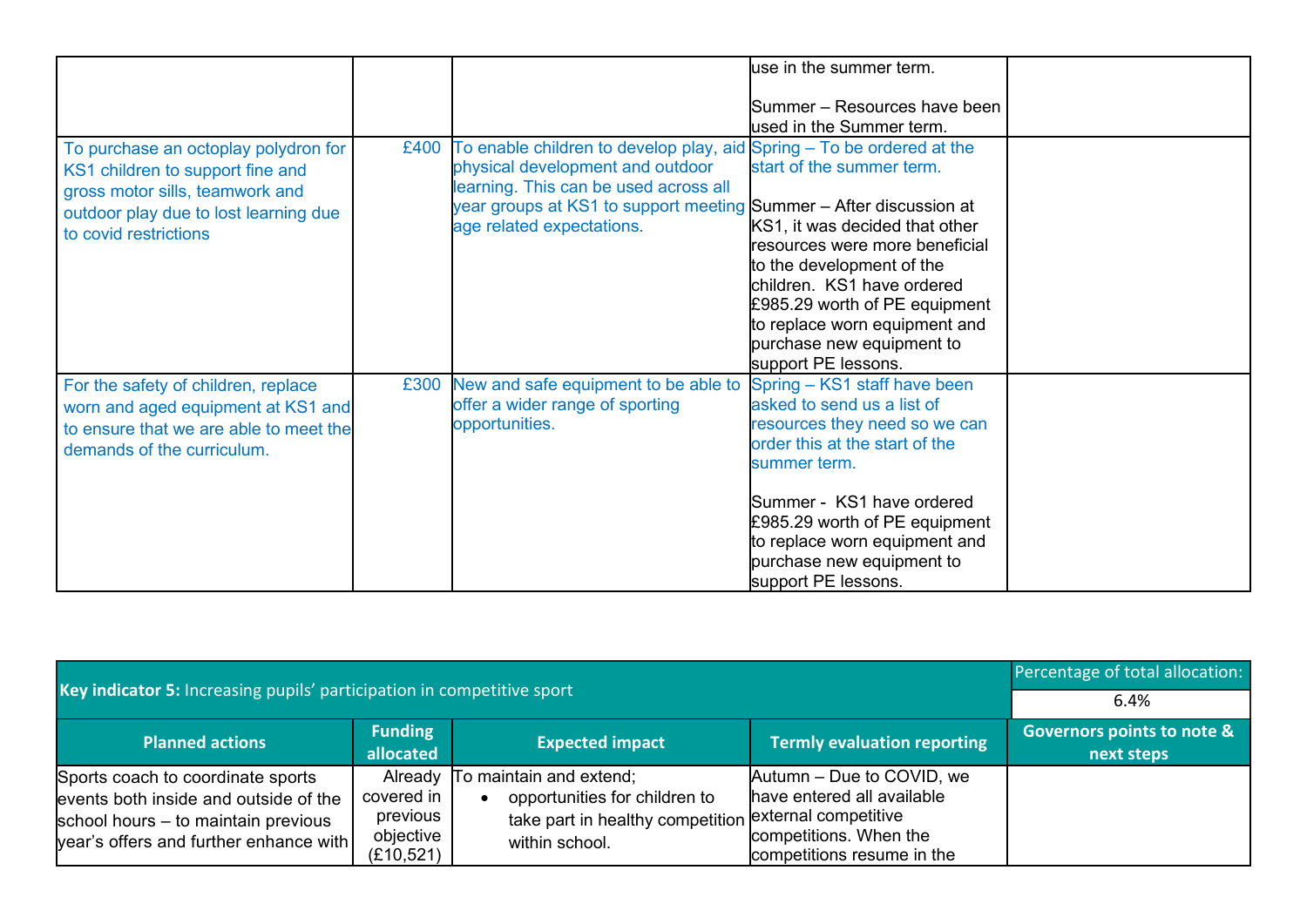| new activities. | inter-house competitions.<br>$\bullet$<br>participation in external<br>$\bullet$<br>sporting events.<br>opportunities for children to<br>$\bullet$<br>apply skills learnt in lessons<br>and clubs.<br>Specific numbers/% reported on termly 8 children (13%) have received a<br>evaluations. | Spring term, we will continue with<br>this.<br>120 children have entered the<br>cluster Pentathlon event (100%<br>of Yr4 and 100% Yr6).<br>Yr 4 Results -<br>Pentathlon award.<br><b>Yr 6 Results</b><br>21 children (35%) have received<br>a Pentathlon award.<br>100% of children in Year 2 are<br>signed up to take part in the KS1<br>version of this event after<br>Christmas.<br>Spring – No events in the spring<br>term due to national restrictions.<br>We are hopeful for another<br>pentathion competition in the<br>summer term. Inter bubble<br>competitions to run in the<br>summer term where 100% of<br>pupils will take part.<br>Summer - 75% of KS2 children |  |
|-----------------|----------------------------------------------------------------------------------------------------------------------------------------------------------------------------------------------------------------------------------------------------------------------------------------------|--------------------------------------------------------------------------------------------------------------------------------------------------------------------------------------------------------------------------------------------------------------------------------------------------------------------------------------------------------------------------------------------------------------------------------------------------------------------------------------------------------------------------------------------------------------------------------------------------------------------------------------------------------------------------------|--|
|                 |                                                                                                                                                                                                                                                                                              | have taken part in the Pokemon<br>Footsal Challenge, which is an<br>external competitive event.<br>Participant will receive a<br>certificate depending on their<br>results. 100% SEN children were<br>able to access this event as<br>activities were able to be<br>differentiated.                                                                                                                                                                                                                                                                                                                                                                                            |  |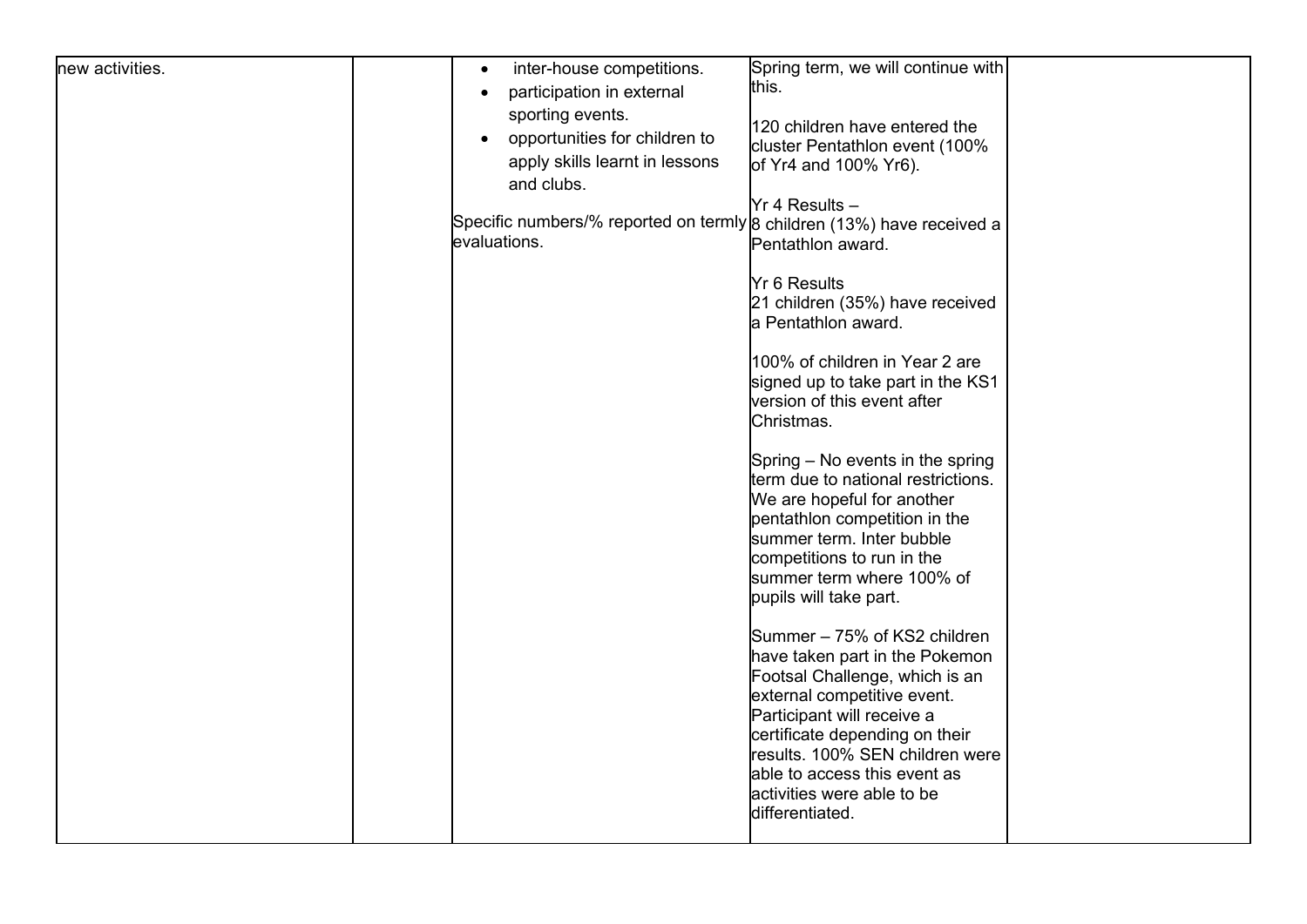| Entry into football league, Brooksbank   | £ 1,200 | Children are able to participate in                                              | Autumn – No events are running                                                               |  |
|------------------------------------------|---------|----------------------------------------------------------------------------------|----------------------------------------------------------------------------------------------|--|
| Sports Partnership, Primary Dance Off    |         | competitive sports and are exposed to                                            | vet due to COVID but we will                                                                 |  |
| competitions.                            |         | new competitive opportunities.                                                   | enter as soon as we can.                                                                     |  |
|                                          |         |                                                                                  | Spring- No events are running                                                                |  |
|                                          |         |                                                                                  | yet due to COVID but we will                                                                 |  |
|                                          |         |                                                                                  | enter as soon as we can.                                                                     |  |
|                                          |         |                                                                                  | Summer- No events are running<br>vet due to COVID but we will<br>enter as soon as we can. We |  |
|                                          |         |                                                                                  | have chosen to use this money to<br>provide the children with the                            |  |
|                                          |         |                                                                                  | opportunity to try new sports,                                                               |  |
|                                          |         |                                                                                  | such as Yoga and Olympic                                                                     |  |
|                                          |         |                                                                                  | Events. Sports Cool have worked                                                              |  |
|                                          |         |                                                                                  | with every year group, including                                                             |  |
|                                          |         |                                                                                  | reception, and provided taster                                                               |  |
|                                          |         |                                                                                  | days for trying new sports.                                                                  |  |
| To purchase a netball kit for the school | £500    | Brand new kit suitable for bib changes $\vert$ Autumn – This will be done in the |                                                                                              |  |
| to enable them to compete at more        |         | as set out in the high five netball rules. Spring term in preparation for        |                                                                                              |  |
| competitions                             |         |                                                                                  | netball starting in the Summer                                                               |  |
|                                          |         |                                                                                  | term.                                                                                        |  |
|                                          |         |                                                                                  | Spring - Netball kit designs                                                                 |  |
|                                          |         |                                                                                  | looked at and quotes obtained.                                                               |  |
|                                          |         |                                                                                  | We will order these in the $\,$                                                              |  |
|                                          |         |                                                                                  | summer term.                                                                                 |  |
|                                          |         |                                                                                  | Summer - Netball kit has been<br>ordered and will arrive to be used                          |  |
|                                          |         |                                                                                  | in the Autumn term.                                                                          |  |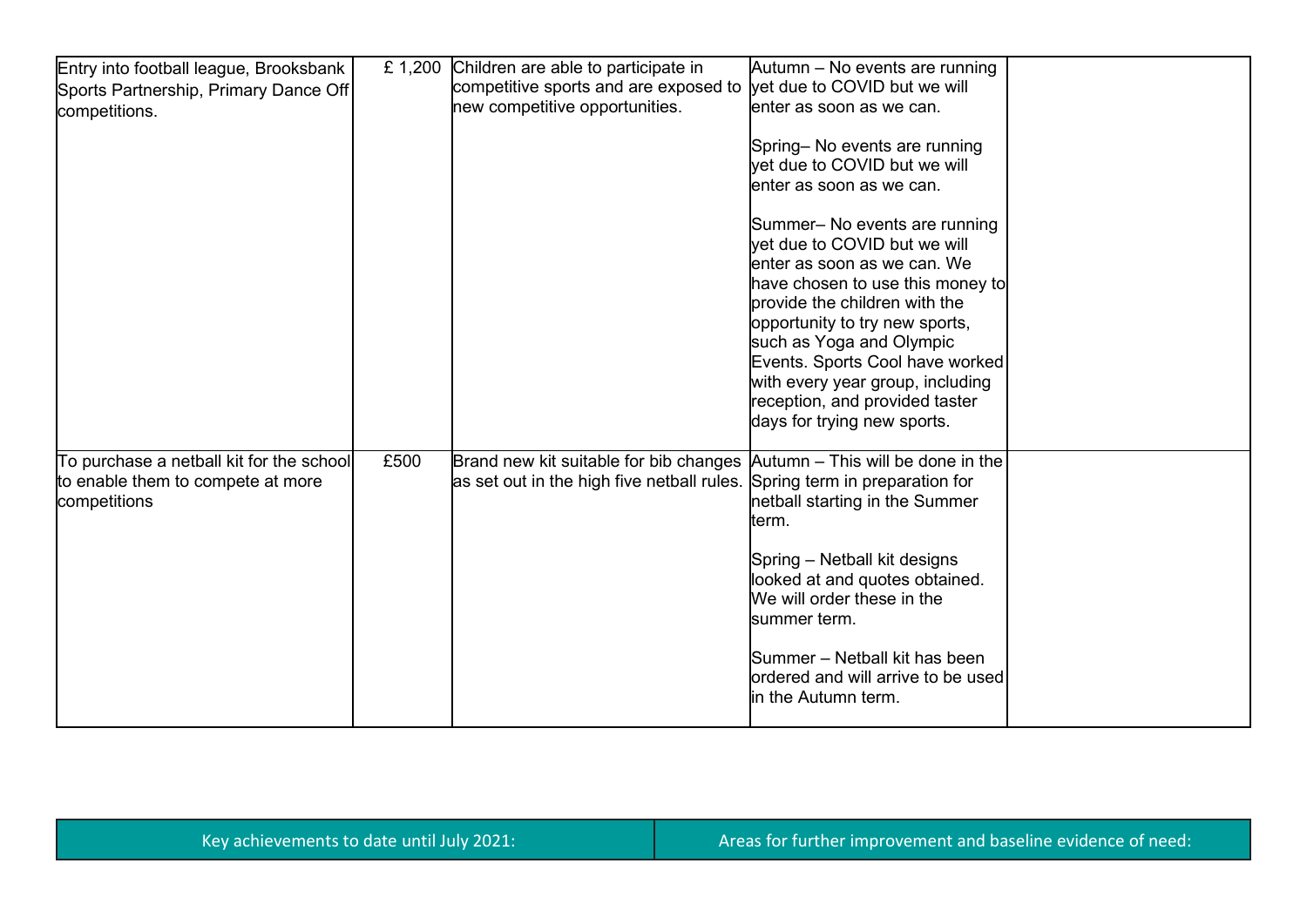| We entered into competitive sports competitions so that the children still have                                                                      | Due to feedback from the staff survey, next year, staff will be given CPD    |
|------------------------------------------------------------------------------------------------------------------------------------------------------|------------------------------------------------------------------------------|
| access to competitive sports despite COVID. (Autumn)                                                                                                 | opportunities to support their OAA teaching in PE.                           |
| We have run our first Zoom after school club which has been a success and                                                                            | When competitions are up and running next year, we will enter sports         |
| we will offer this to other year groups in the Spring term. (Autumn)                                                                                 | competitions again.                                                          |
| We entered into competitive sports competitions, such as Pokemon Futsal so                                                                           | Swimming will need to be a priority as next year's Year 6 have not been for  |
| that the children still have access to competitive sports despite COVID.                                                                             | two years. They will attend in term 2 with additional top up planned for the |
| (Summer)                                                                                                                                             | final half term where needed.                                                |
| All children are being given the opportunity to take part in a Sports Day event,<br>despite covid restrictions. (Summer)                             |                                                                              |
| 100% of Year 5 children have completed the Safe Travel Challenge Cup to<br>linspire them to be more active when making their way to school. (Summer) |                                                                              |

| Meeting national curriculum requirements for swimming and water safety.                                                                                                                                                                                                                                    | To be completed at the end of the<br>school year.                    |
|------------------------------------------------------------------------------------------------------------------------------------------------------------------------------------------------------------------------------------------------------------------------------------------------------------|----------------------------------------------------------------------|
| What percentage of your current Year 6 cohort swim competently, confidently and proficiently over a<br>distance of at least 25 metres?<br>$\vert$ N.B. Even though your pupils may swim in another year please report on their attainment on leaving<br>primary school at the end of the summer term 2020. | 0% (Due to Covid, children were<br>not assessed at swimming lessons) |
| What percentage of your current Year 6 cohort use a range of strokes effectively [for example, front crawl,<br>  backstroke and breaststroke]?                                                                                                                                                             | 0% (Due to Covid, children were<br>not assessed at swimming lessons) |
| What percentage of your current Year 6 cohort perform safe self-rescue in different water-based situations?                                                                                                                                                                                                | 0% (Due to Covid, children were<br>not assessed at swimming lessons) |
| Schools can choose to use the Primary PE and Sport Premium to provide additional provision for swimming,<br>but this must be for activity over and above the national curriculum requirements. Have you used it in this<br>$\vert$ way?                                                                    | Yes/No<br>Due to Covid, we have<br>not been able to do this.         |